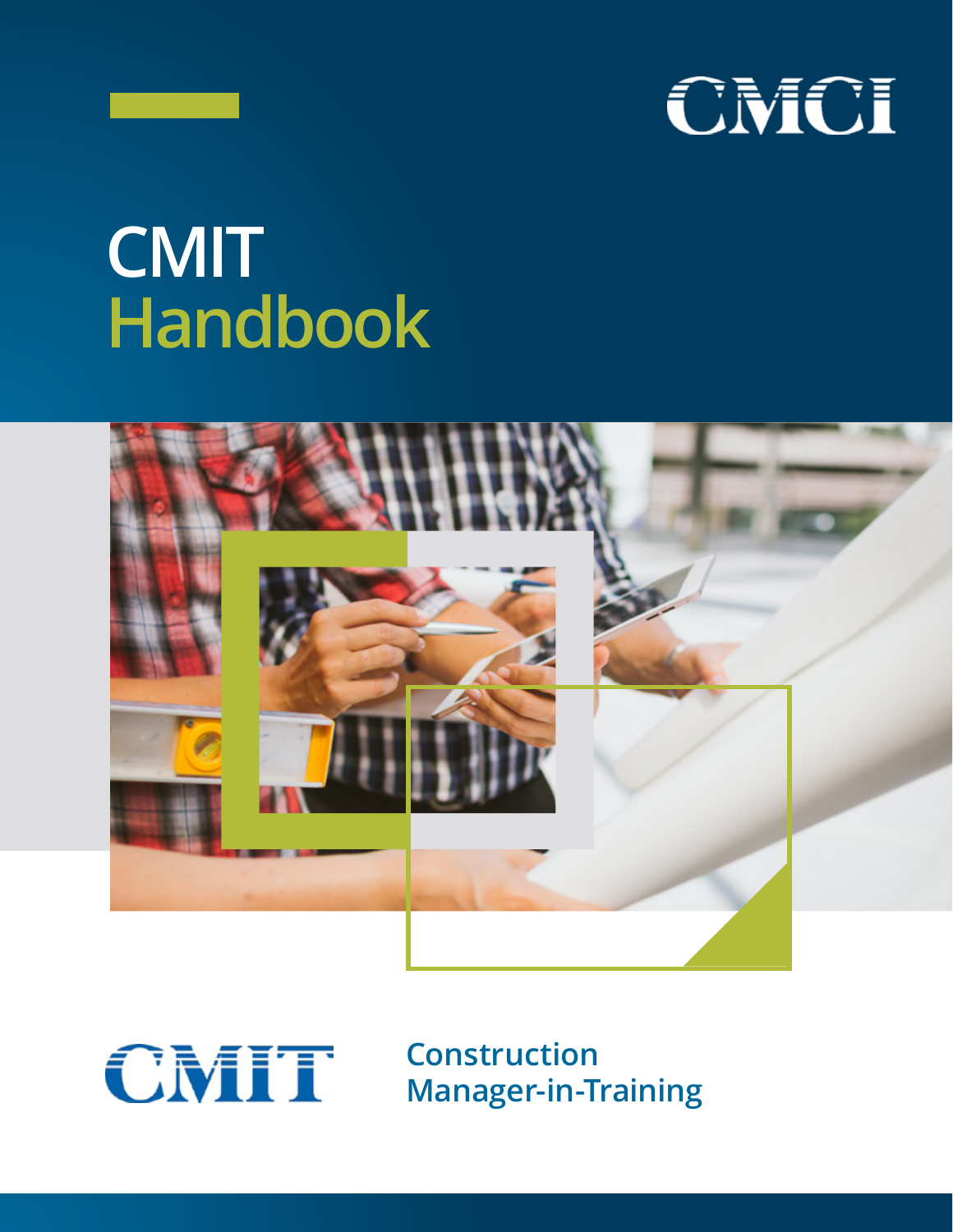## **TABLE OF CONTENTS**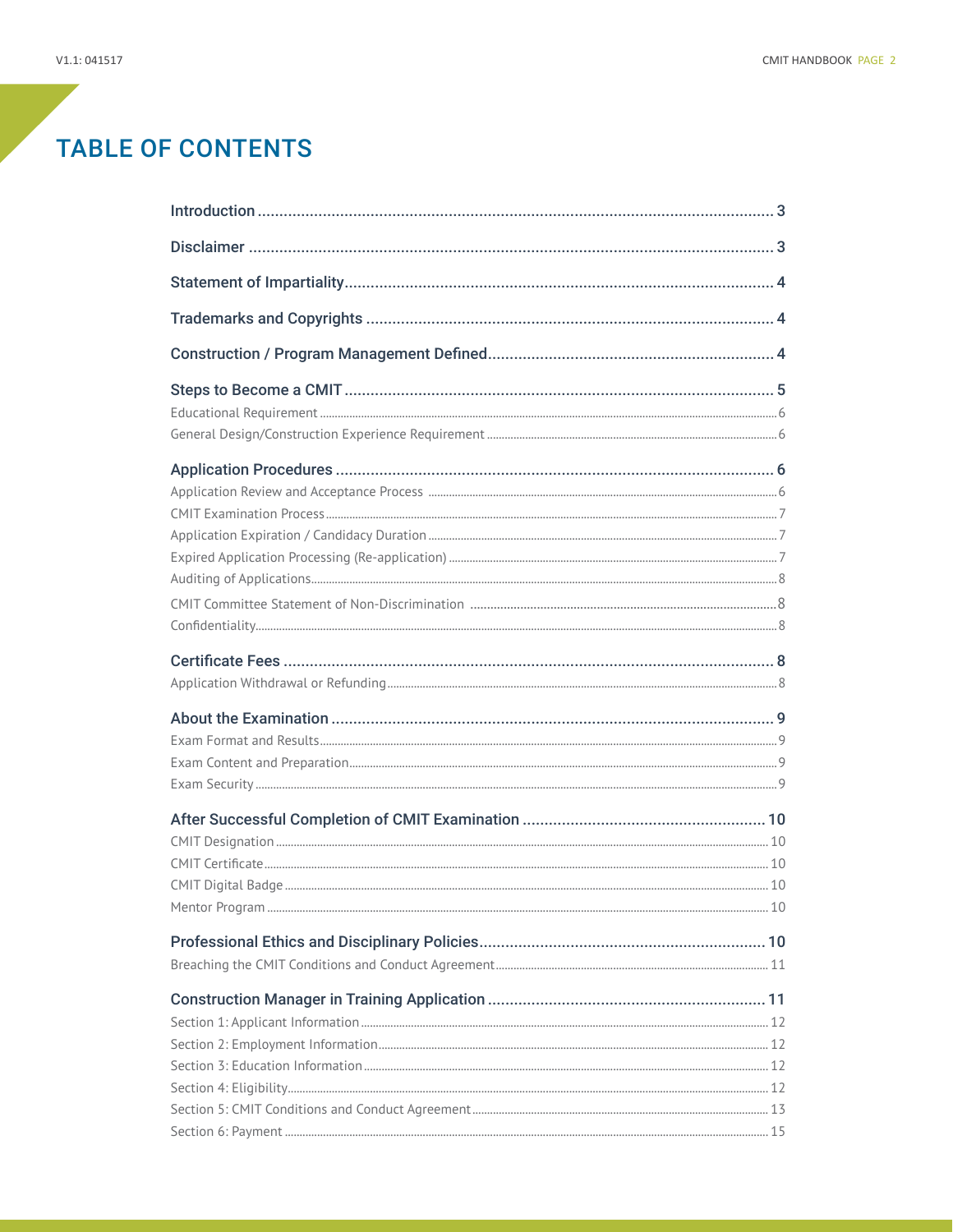#### <span id="page-2-0"></span>INTRODUCTION

The Construction Manager Certification Institute® (CMCI) is a not-for-profit organization that was formed to promote the profession of Construction Management (CM) and the use of qualified Construction Managers on projects. CMCI is a wholly owned subsidiary of the Construction Management Association of America (CMAA). The Construction Managerin-Training (CMIT®) program is a certificate program administered and maintained by CMCI.

The mission of the CMIT program is to recognize early career professionals who have displayed high educational achievement and the desire to learn how to become competent, successful construction managers.

The purpose of the CMIT program is to develop individuals as construction managers and leaders in the CM industry and is intended and encouraged for the following persons:

- Early career professionals focused on becoming a professional construction manager.
- Graduate degree candidates working in the construction field.
- Soon-to-be and recent graduates of an accredited Engineering, Architecture, or Construction Management degree program.

The CMIT program works to continuously promote and enhance the expanding community of aspiring professionals and students in the CM industry by encouraging professional growth, facilitating new connections, and offering guidance through mentorship.

The CMIT is a professional credential recognizing practitioners who have displayed high educational achievement and the desire to learn how to become competent, successful Construction Managers. The CMIT designation demonstrates competence in the practice of CM early in an individual's construction career. Individuals who have earned their CMIT

designation demonstrate to employers and clients they are invested in the industry as well as in their own professional development.

This handbook describes the CMIT process, including:

- Eligibility requirements
- Application process
- How to apply and associated fees
- Information on the CMIT examination
- How to use the CMIT designation

#### **DISCLAIMER**

CMITs who have earned their certificate through CMCI have met the standards for the CMIT program, as defined in this handbook. Prior to granting the CMIT designation, CMCI reviews all applications and information provided by the applicant. In addition to having their application reviewed and approved, all active CMIT's have also passed a comprehensive CMIT examination.

The CMIT exam is administered on an online platform. Successful achievement of a passing score is required on the CMIT exam for an individual to earn the CMIT designation. In addition, all candidates and CMIT certificate holders are required to abide by the CMIT Conditions and Conduct Agreement.

CMCI staff administers and manages the CMIT program from the national CMAA offices in McLean, Virginia. The CMIT Committee governs and provides oversight for the program. The Committee is made up of CMIT certificate holders and industry volunteers.

CMITs are not employees of the CMCI and CMCI does not represent or warrant the quantity or quality of services provided to the users of a CMIT's services, as responsibility for delivery of such services rests solely with the individual certificate holder.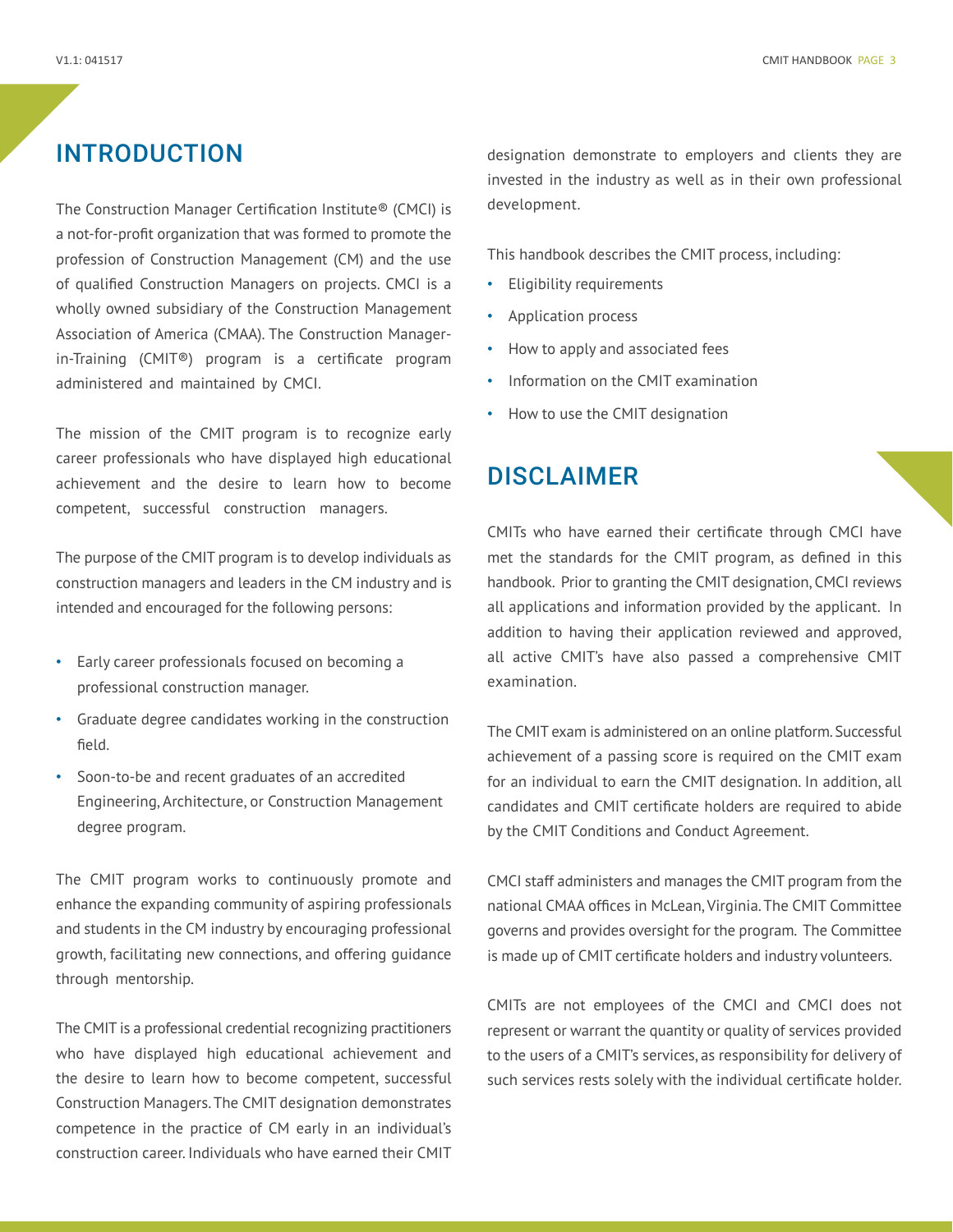#### <span id="page-3-0"></span>STATEMENT OF IMPARTIALITY

The CMCI Board of Governors, CMIT Committee, and CMCI staff understand the importance of impartiality and conflicts in the management of CMIT certificate activities. When undertaking dealings with members and non-members, all involved in the certificate process will maintain a high level of ethical conduct and avoid conflicts of interest in connection with the performance of their duties. There shall be an avoidance of any actions and or commitments that might create the appearance of:

- Using positions for personal gain
- Giving preferential treatment
- Impeding efficiency
- Losing independence or impartiality
- Affecting adversely the confidence of CMCI constituents in the integrity of certification operations.

The CMCI Board of Governors, CMIT Committee, and CMCI staff will ensure that in its dealings with all constituents that they are and will remain impartial.

#### TRADEMARKS AND **COPYRIGHTS**

The letter sequence, CMIT, has been registered with the United States Patent and Trademark Office since March 25, 2017. This trademark, the CMIT designation, is protected under U.S. and international law and any unauthorized uses are prohibited. Violators are subject to prosecution under applicable laws. In order to use the CMIT designation, individuals or organizations must have prior, specific approval in writing from the certification office. If in good standing and having been awarded the CMIT certificate/ designation by CMCI, the certificant may represent himself/ herself as a CMIT.

## CONSTRUCTION / PROGRAM MANAGEMENT DEFINED

CMAA defines Construction Management as a professional service that applies effective management techniques to the planning, design, and construction of a project from inception to completion for the purpose of controlling time, cost, and quality.

Program management is the practice of professional construction management applied to a capital improvement program of one or more projects from the program's inception to completion. Comprehensive Construction Management services are used to integrate the different facets of the construction process - planning, design, procurement, construction, and activation - for the purpose of providing standardized technical and management expertise on each project.

A professional Construction Manager manages the entire project and program with pre-planning, design, construction, close out, and management expertise that can assure the best possible project outcome no matter what type of project delivery method is used.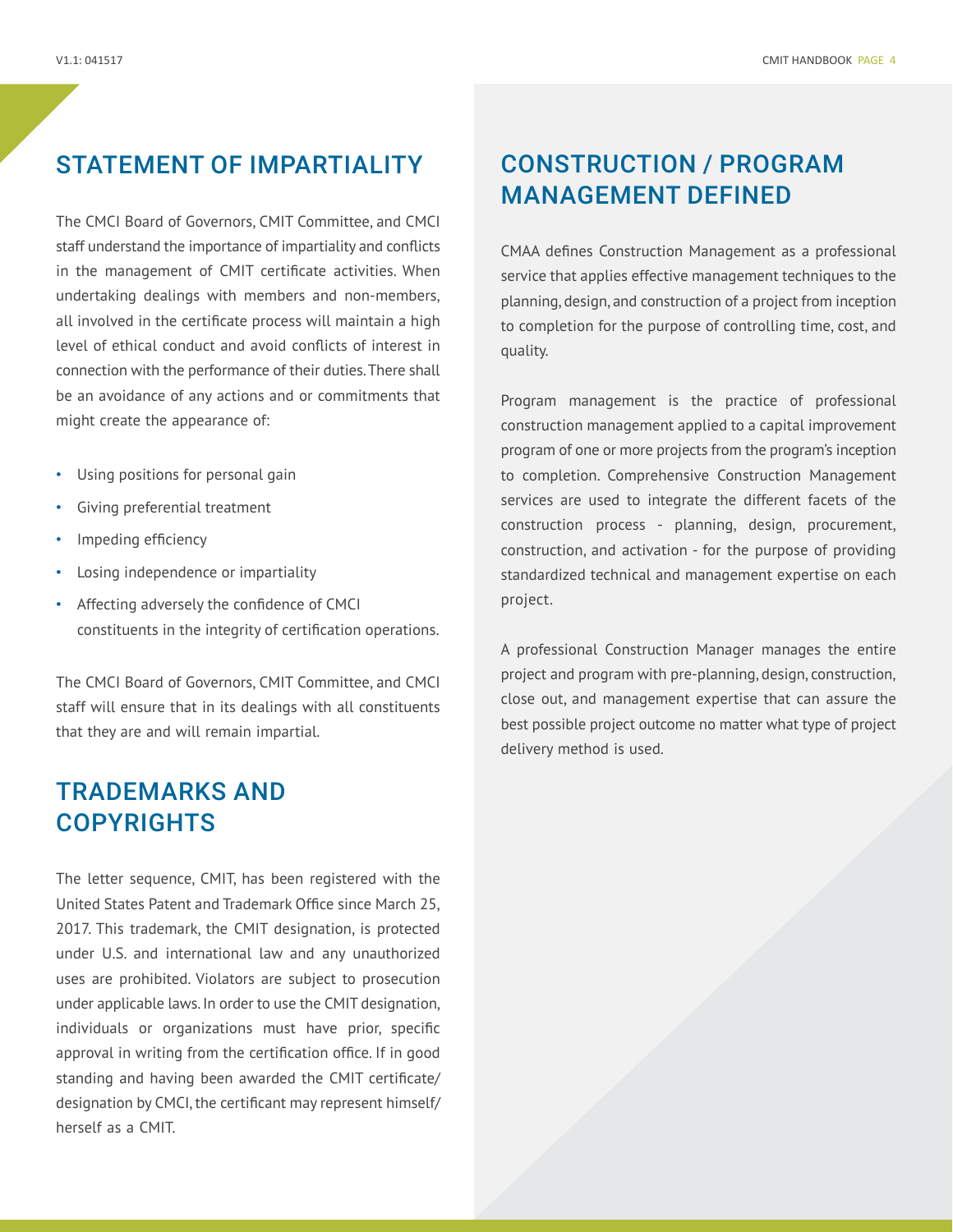#### <span id="page-4-0"></span>STEPS TO BECOME A CMIT

**Below are the steps to earn the CMIT certificate:**

- 1. Determine Eligibility
- 2. Submit application
- 3. Prepare for CMIT examination
- 4. Pass CMIT examination

Applicants for the CMIT must meet the eligibility requirements prior to submitting their application.

CMIT applicants should submit their application online, but may also submit the application by mail, or by faxing the application to CMCI. Applicants must provide phone and email contact information to facilitate email in confirming receipt of application and any necessary phone contact during or following the application process. Applications will not be processed unless all required information is complete on the application, and the application fee is paid in full.

Applicants will be required to provide proof that they meet the eligibility requirements. This can be submitted in the form of a professional resume or educational documentation, such as a copy of a degree, a transcript, or a letter from the provost or professor.

All applications are subject to audit by the CMIT Committee, CMCI staff, or the Board of Governors.

Those applicants who meet the defined criteria will be "advanced to candidacy" and are thereby approved to take the CMIT exam. Following acceptance, CMCI will send the candidate the instructions for how to access the online study material and examination.

## CERTIFICATE ELIGIBILITY REQUIREMENTS

Eligibility is determined based on the information supplied by the applicant in the application form, including education or general construction/design experience. Eligibility criteria must be met for applicants to be advanced to candidacy.

#### **NOTE**

CMAA believes that all participants in projects and programs are responsible for always fulfilling their obligations in an ethical and professional manner, regardless of delivery system or contract method.

Individuals must meet at least one (1) of the following qualifications to be eligible for the CMIT program:

- Bachelor's or Master's degree in Engineering, Architecture, or Construction Management
- 75 credit hours toward a Bachelor's degree in an Engineering, Architecture, or Construction Management program
- Associate's degree or certificate in Engineering, Architecture, or Construction Management
- Four (4) years of general design/construction experience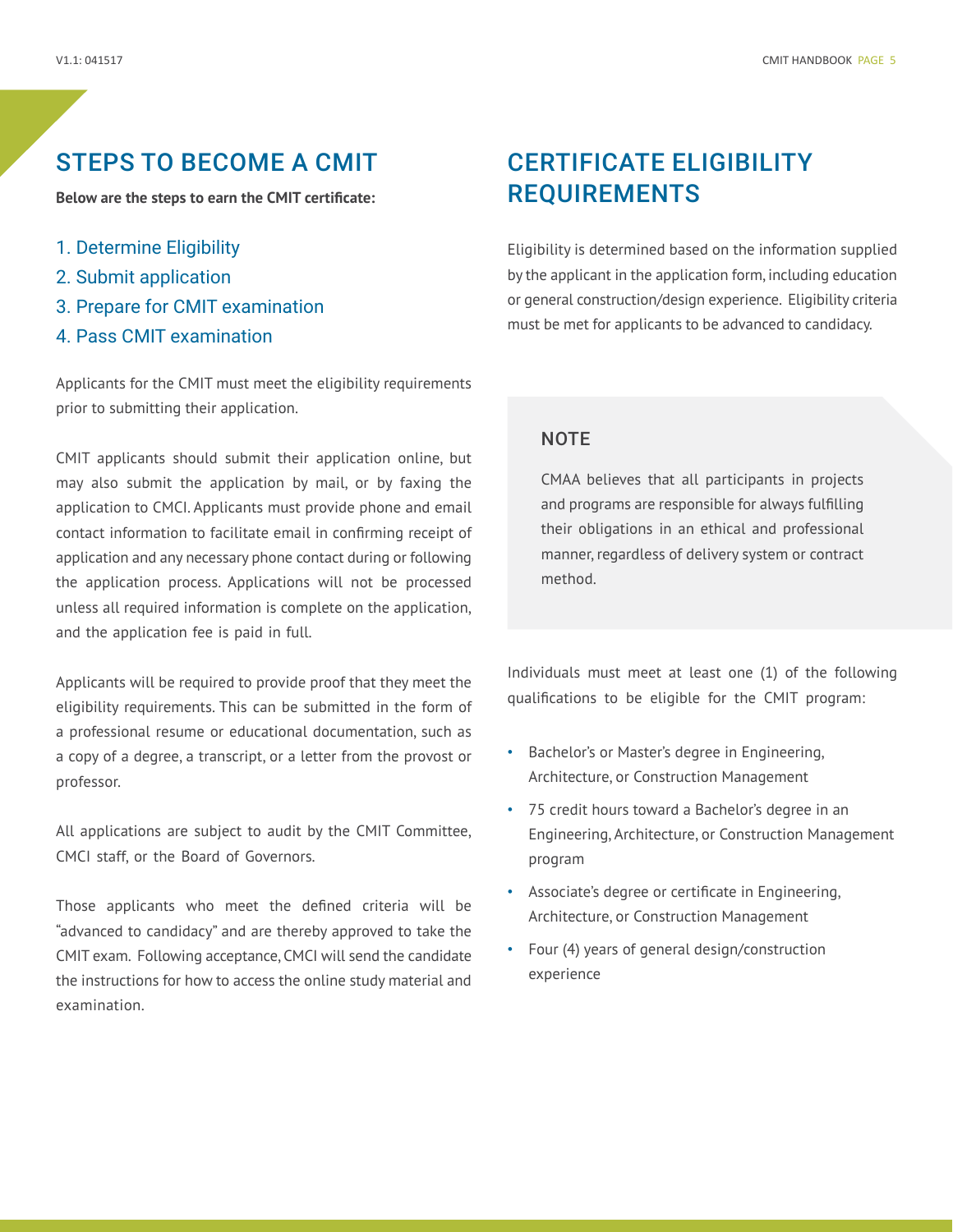## <span id="page-5-0"></span>CERTIFICATE ELIGIBILITY

#### Educational Requirement

CMCI does not require formal education; however, a degree or transcript may be used in place of professional experience. If an applicant chooses to use their undergraduate degree, graduate degree, or credits towards a degree in place of professional experience, the following are considered qualifying degrees: Engineering, Architecture, or Construction Management.

CMCI accepts degrees from post-secondary institutions accredited by organizations recognized by the ACCE (American Council for Construction Education), ABET (Accreditation Board for Engineering and Technology), NAAB (National Architecture Accrediting Board), and CHEA (Council for Higher Education Accreditation).

REQUIREMENTS CONTINUED If an applicant holds and wishes to apply credit for a degree from a foreign country, it must be authenticated by an approved foreign degree equivalency evaluation company. The CMCI policy on evaluating international academic credentials is located on the [CMCI website](https://www.cmaanet.org/sites/default/files/2018-04/InternationalDegree091815.pdf).

## General Design/Construction Experience Requirement

If an applicant wishes to apply for the CMIT program using general design/construction experience, it must be clearly outlined in the professional resume that they submit with their application. CMCI defines general design/construction experience as any experience gained while working on or with a job site.

#### APPLICATION PROCEDURES

CMIT applications may be filled out online, printed and mailed, or faxed along with required documentation and payment as noted on the application. All signatures must be submitted by the applicant and statements in the application agreed to, as provided in the CMIT application. Along with meeting the eligibility requirements, CMIT candidates are required to agree to the CMIT Conditions and Conduct Agreement, as noted in the CMIT application.

Applications may be rejected for several reasons including: incomplete application, eligibility criteria not satisfied, or application fee payments outstanding. A letter of explanation will be emailed to the applicant specifying reasons for nonadvancement if their application is rejected. Applicants are encouraged to make sure to include all required documentation with their application to avoid denial and/ or delay.

## Application Review and Acceptance Process

Once CMCI receives the application and processing fee, staff will review the entire packet for completeness and adequacy. If there is any missing material or information in the application, a detailed status report will be e-mailed to the applicant requesting additional information or clarification be provided. After the application is received with the required and supporting documentation that meets all eligibility requirements and the payment has been approved, an "advancement to candidacy" email will be sent to the applicant, providing instructions for how to access the online study material and examination.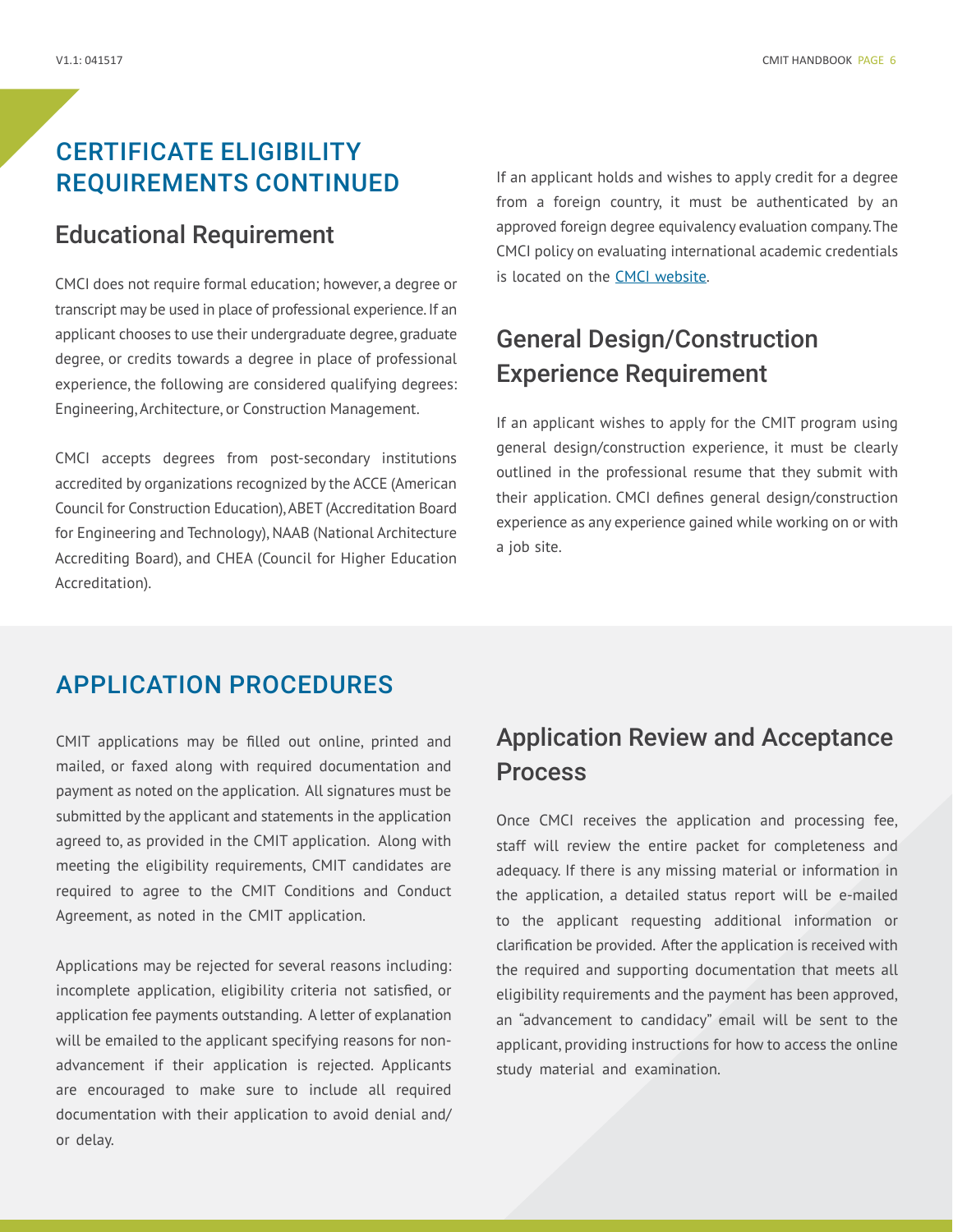#### <span id="page-6-0"></span>APPLICATION PROCEDURES CONTINUED

#### CMIT Examination Process

After an applicant is advanced to candidacy, CMCI will send them instructions for how to access the online study material, the *Capstone Course: An Introduction to the CM Profession*, and the exam through an online portal. When the candidate is ready to take the examination, they will be able to log into the portal, take the examination, and submit their answers.

CMIT candidates are given three (3) attempts to pass the examination. On each attempt, they will be given six (6) hours to complete it. A score of 80% is required to pass the examination. Please note that scores are not rounded up and a score of at least 80% is required to pass the exam and earn the CMIT designation. Candidates must complete all attempts at the examination within one year from when their application is submitted, but the candidate can take the exam any time between when they receive the instructions to one year from when their application was submitted.

After three (3) unsuccessful attempts, the individual will have to re-apply by submitting a new application and payment before they will be able to take the exam again. Candidates must meet all eligibility requirements in effect at the time of any subsequent application submissions.

## Application Expiration / Candidacy Duration

CMCI expects the application process, advancement to candidacy, and successful completion of the exam to be completed in a timely manner. Applicants advanced to candidacy have up to one year to take and pass the exam. The one-year period begins when the application is submitted and payment has been made.

Extensions beyond the one-year period may be granted for reasons beyond the control of the candidate that adversely impact the candidate's ability to take the exam, such as medical issues, military service, etc. The candidate must make a written request for an extension and attach the appropriate supporting documentation verifying the reason for the extension for CMCIs review and approval.

## Expired Application Processing (Reapplication)

Candidates who do not take and pass the examination within the required one-year time period or did not receive an extension from the CMCI will be placed into an expired status.

To change from expired status back to candidate status, the qualification criteria for candidacy must have remained unchanged from the time of submission of the original application. In addition, individuals must:

- Reapply by paying the CMIT application fee and submitting a signed CMIT Conditions and Conduct Agreement at the time of the request for re-activation.
- $\checkmark$  Obtain CMCI approval.

After the application is re-approved, an email will be sent to the candidate, providing instructions for how to access the online study material and examination.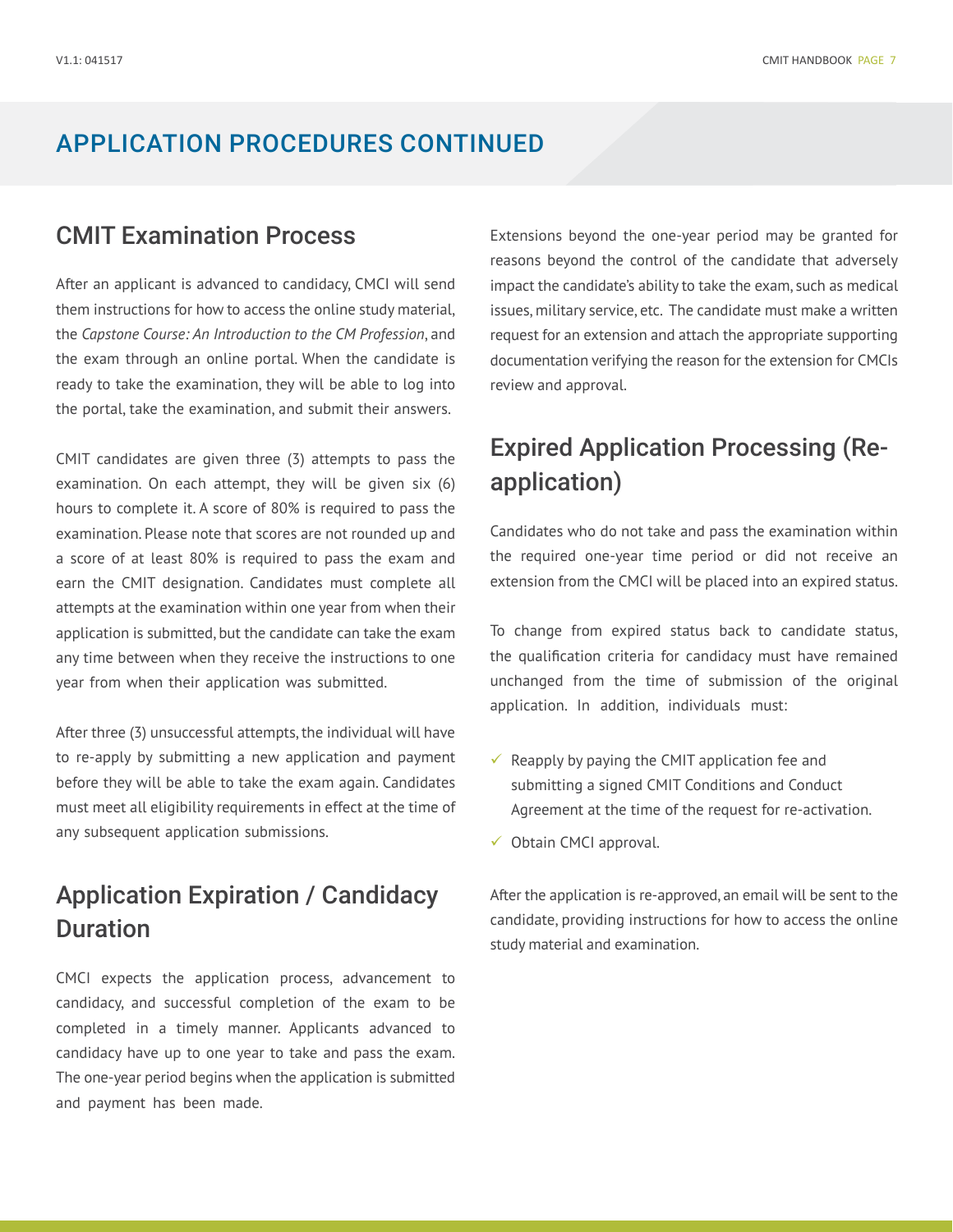#### <span id="page-7-0"></span>APPLICATION PROCEDURES CONTINUED

#### Auditing of Applications

The CMCI Board of Governors and the CMIT Committee has the right to audit all applications including any resumes or transcripts supplied with the application, to verify the applicant's eligibility to take the exam. If a candidate does not meet the criteria, he or she will be declared ineligible.

## CMIT Committee Statement of Non-**Discrimination**

The CMIT certificate program does not discriminate among applicants on the basis of age, gender, race, religion, national origin, disability, marital status, or sexual orientation.

#### **Confidentiality**

The CMIT Committee and CMCI staff adheres to best practices using strict guidelines for confidentiality of candidates, certificate holders, score results, and all certificate related materials not otherwise deemed public information. All personal data including applications, payments, scores, and contact information maintained by CMCI are stored confidentially.

#### CERTIFICATE FEES

| Certificate Program Fees (US\$)                       | <b>CMAA</b><br><b>MEMBER</b> | <b>CMAA</b><br><b>NON-MEMBER</b> |
|-------------------------------------------------------|------------------------------|----------------------------------|
| <b>APPLICATION</b> (includes study material and exam) | \$75.00                      | \$125.00                         |
| <b>REAPPLICATION</b> (for expired applications)       | \$75.00                      | \$125.00                         |

The CMIT application fee must be paid by providing credit card<br>
handbook. information on the application or online form or by attaching a check at the time the application is submitted.

Note: Applying to the CMIT program does not confer simultaneous membership in CMAA. Membership within CMAA is separate and is not required to apply for the CMIT program. For a list of CMAA membership benefits and for information on how to become a CMAA member, applicants should visit the [CMAA website](http://www.cmaanet.org).

## Application Withdrawal or Refunding

All CMIT application fees are non-refundable. Current fees can be found on the CMAA website or within this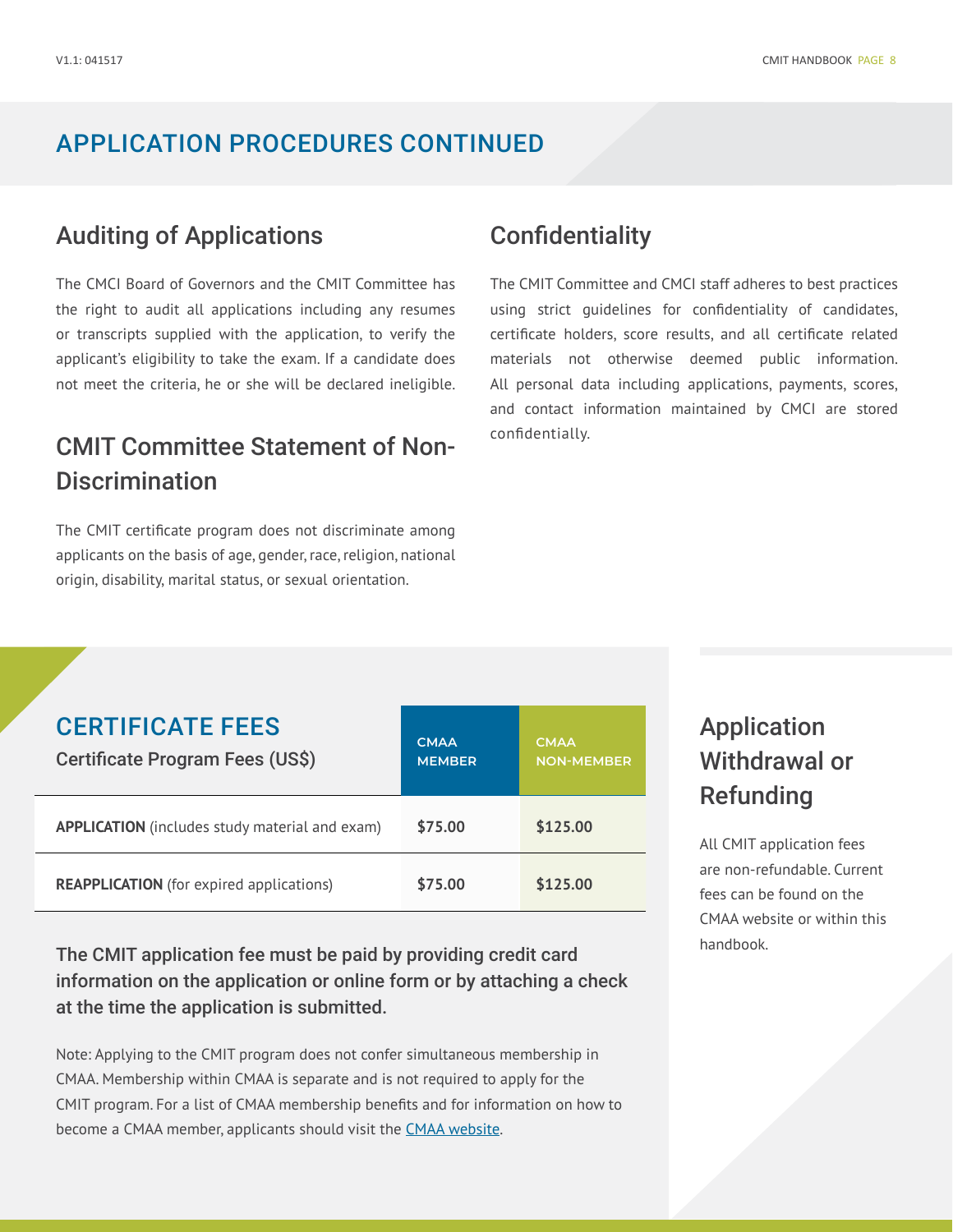## <span id="page-8-0"></span>ABOUT THE EXAMINATION

#### Exam Format and Results

The CMIT exam is a computer-based test and is currently only offered in the English language. The exam is comprised of 200 questions in the form of both True/False questions and multiple choice questions with four response alternatives (A, B, C and D). One of the possible answers represents the single best response and credit is granted only for selection of this best response.

CMIT candidates are given three (3) attempts to pass the examination. On each attempt, candidates are given six (6) hours to complete it. Candidates who finish in less than the allotted six (6) hours can submit their answers once the examination has been fully completed. A response is required for all 200 questions before an individual is given the option to submit their responses.

Candidates must complete all attempts at the examination within one year from when their application is submitted. If the examination is not completed within one year, and an extension has not been granted, the individual will have to submit a new application, along with payment and signed CMIT Conditions and Conduct Agreement, before they will be able to take the examination again.

The results will be immediately available and are displayed on the screen once the examination is completed and submitted. After three (3) unsuccessful attempts, the individual will have to submit a new application, along with payment and CMIT Conditions and Conduct Agreement, before they will be able to take the examination again. Candidates must meet all eligibility requirements in effect at the time of any subsequent application submissions.

#### Exam Content and Preparation

The examination assesses general knowledge of design and construction and the information covered in CMAA's *Capstone Course: An Introduction to the CM Profession*.

Questions are written in a format that evaluates a candidate's understanding of the content covered in CMAA's *Capstone Course: An Introduction to the CM Profession*. All exam questions are written by subject matter experts.

To prepare for the CMIT exam, individuals should read and review the *Capstone Course* in its entirety.

#### Exam Security

All exam materials are the property of the CMCI. Reproduction and distribution of any exam questions by an applicant or any unauthorized persons is strictly prohibited. Distribution of CMIT exam materials by any CMIT or CMIT candidate is grounds for removal from the program and/or revocation of the CMIT designation.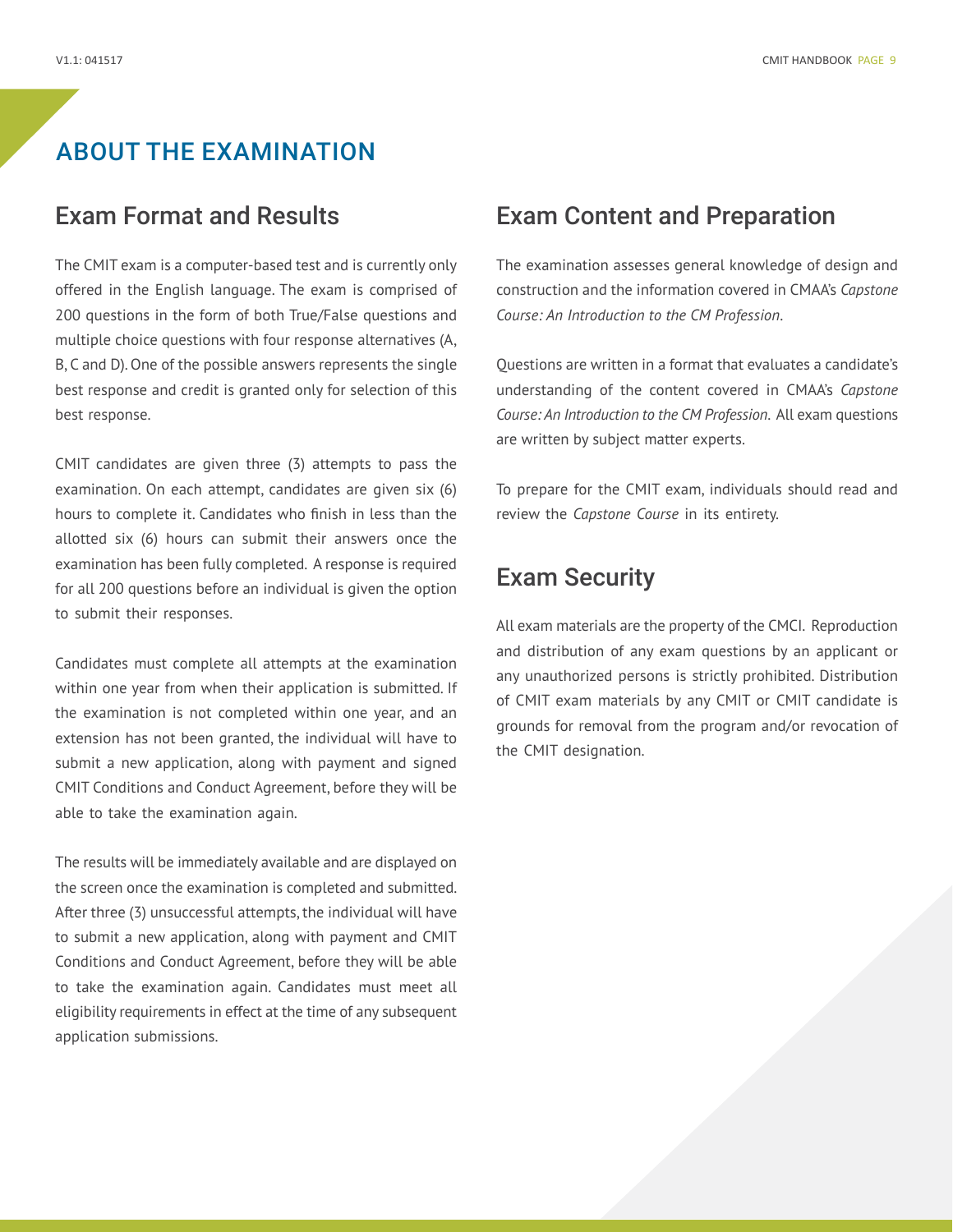## <span id="page-9-0"></span>AFTER SUCCESSFUL COMPLETION OF CMIT EXAMINATION

After the candidate achieves a passing score of 80% or higher, they will be notified by CMCI and sent confirmation for use of the designation.

#### CMIT Designation

Once the CMIT exam has been successfully passed by a candidate, the individual may then begin to use the CMIT designation as they have effectively earned their CMIT certificate. The certificate is valid for 7 (seven) years from the date that the candidate passes the exam.

## CMIT Certificate

An online version of the CMIT certificate will be immediately available after the examination is completed with a passing score. Specific instructions for how to access the CMIT certificate will be included in the email that CMCI will send to all new CMITs.

## CMIT Digital Badge

CMITs will receive an email from CMCI's partner organization, Acclaim, inviting them to accept and claim their digital badge. A digital badge is a way for CMITs to exhibit their achievement and showcase their knowledge and experience. Digital badges can be displayed in emails, social media sites, and in online resumes or electronic documents. For more information about digital badging, please see [CMAA's website](https://www.cmaanet.org/badging-faqs).

#### Mentor Program

After an individual successfully becomes a CMIT, they will be given access to the CCM mentor directory, which enables CMITs to expand their networks and connect with leading industry professionals. For more information about the CMIT Mentor Program, please see CMCI's Mentor Handbook.

## PROFESSIONAL ETHICS AND DISCIPLINARY POLICIES

As a credible credentialing organization, CMCI and the CMIT Committee are committed and obligated to protect and defend the certificate program provided by the CMCI. Every candidate and CMIT certificate holder must adhere to the CMIT Conditions and Conduct Agreement.

When it is believed that a CMIT has violated the CMIT Conditions and Conduct Agreement, the first step is to complete the CMCI Complaint Form. The form may be obtained by calling or writing to the CMCI Office.

The Professional Discipline Complaint Form must be completed in its entirety, signed, and submitted with any documentation to:

CMCI 7926 Jones Branch Drive Suite 800 McLean, VA 22102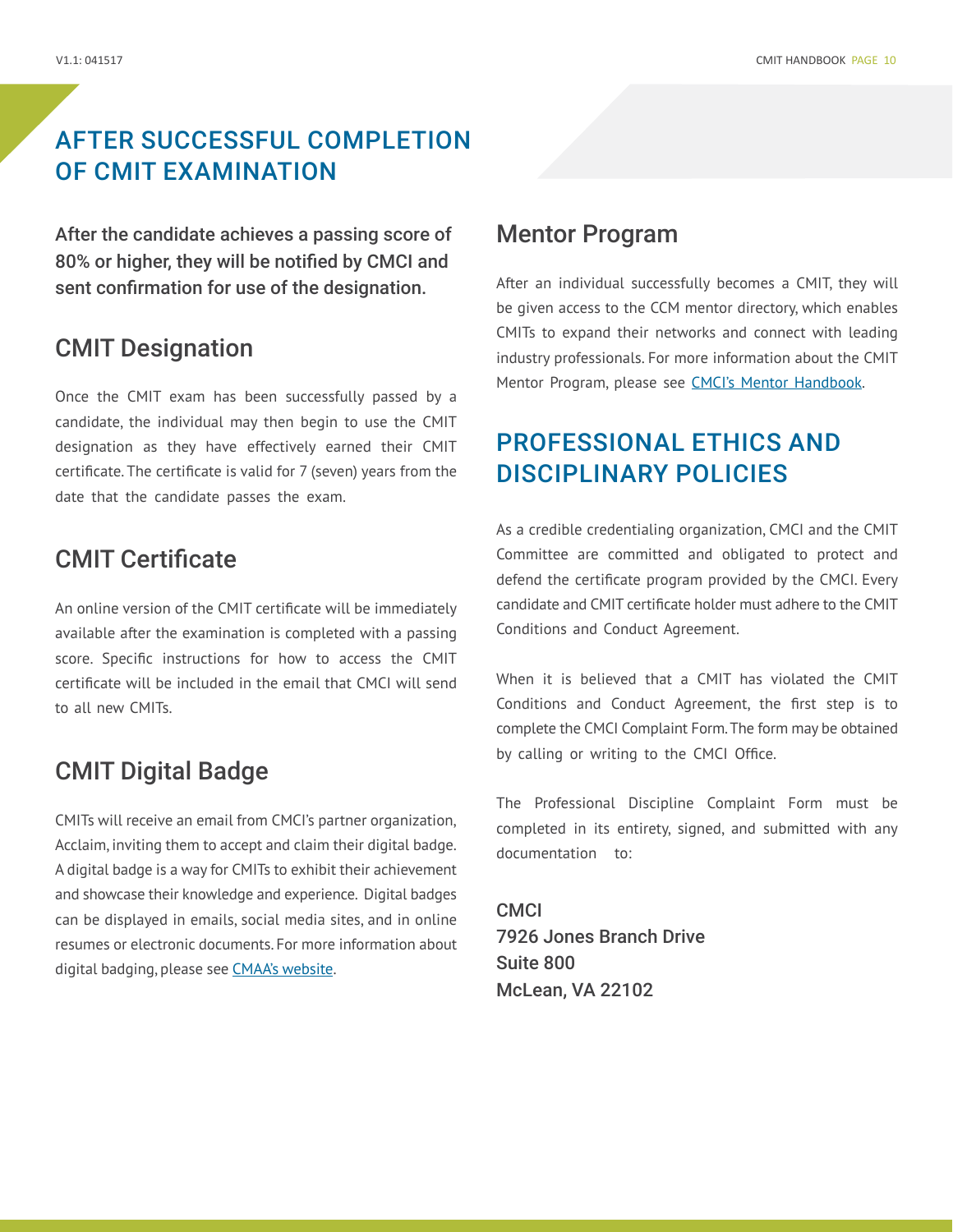## <span id="page-10-0"></span>AFTER SUCCESSFUL COMPLETION OF CMIT EXAMINATION CONTINUED

Please include all suitable documentation in support of this complaint. Upon receipt, the CMIT Committee will determine whether an inquiry can be initiated under its authority. Please understand that the CMIT Committee will consider matters regarding possible violations of the CMIT Conditions and Conduct Agreement, including falsification of applications. The CMIT Committee shall have the power to, but shall not be obligated to, investigate all allegations of unprofessional and unethical conduct that may be harmful to colleagues, owners, clients, the public, or that otherwise may be contrary to the objectives of the CMIT Conditions and Conduct Agreement provided that such allegations are made in writing and are signed by the complainant. If during the course of its investigation the Committee determines there may be additional violations of the code, the committee may investigate and reach appropriate findings regarding the additional violations.

Matters involving fraudulent use of the designation will be investigated and aggressively pursued by CMCI.

#### Breaching the CMIT Conditions and Conduct Agreement

Any individual found to have breached the CMIT Conditions and Conduct Agreement is subject to revocation of CMIT status. Information on a certificate holder supporting a complaint of noncompliance may be submitted from any source. A complaint in writing received by the CMCI staff will be referred to the CMIT Committee for investigation.

Anyone looking to submit a complaint may do so in writing to [cmit@cmaanet.org](mailto:cmit@cmaanet.org).

Following receipt of an official notice of noncompliance from CMCI, the CMIT will have a 30-day period in which corrective action or response to the satisfaction of the CMIT Committee may be taken. If an appropriate response has not been received or the required corrective action has not been taken, the Committee will formally notify the CMIT by letter of revocation of the certificate.

#### CONSTRUCTION MANAGER IN TRAINING APPLICATION

The Construction Manager Certification Institute (CMCI) is a wholly-owned subsidiary of the Construction Management Association of America (CMAA), which is a not-for-profit organization that formed in 1982 to promote the profession of Construction Management and the use of qualified CM's on projects. CMCI's purpose, among others, is to serve the public and profession of construction management through the establishment and maintenance of the CMIT program.

#### APPLICATION CHECKLIST

The following sections must be completed and are included in this application:

- Section 1: Applicant Information
- Section 2: Employment Information
- $\Box$  Section 3: Education Information
- $\Box$  Section 4: Eligibility (Including copy of Resume and/or Transcript)
- Section 5: CMIT Conditions and Conduct Agreement
- Section 6: Payment

Failure to include the above information will result in delayed processing of your application.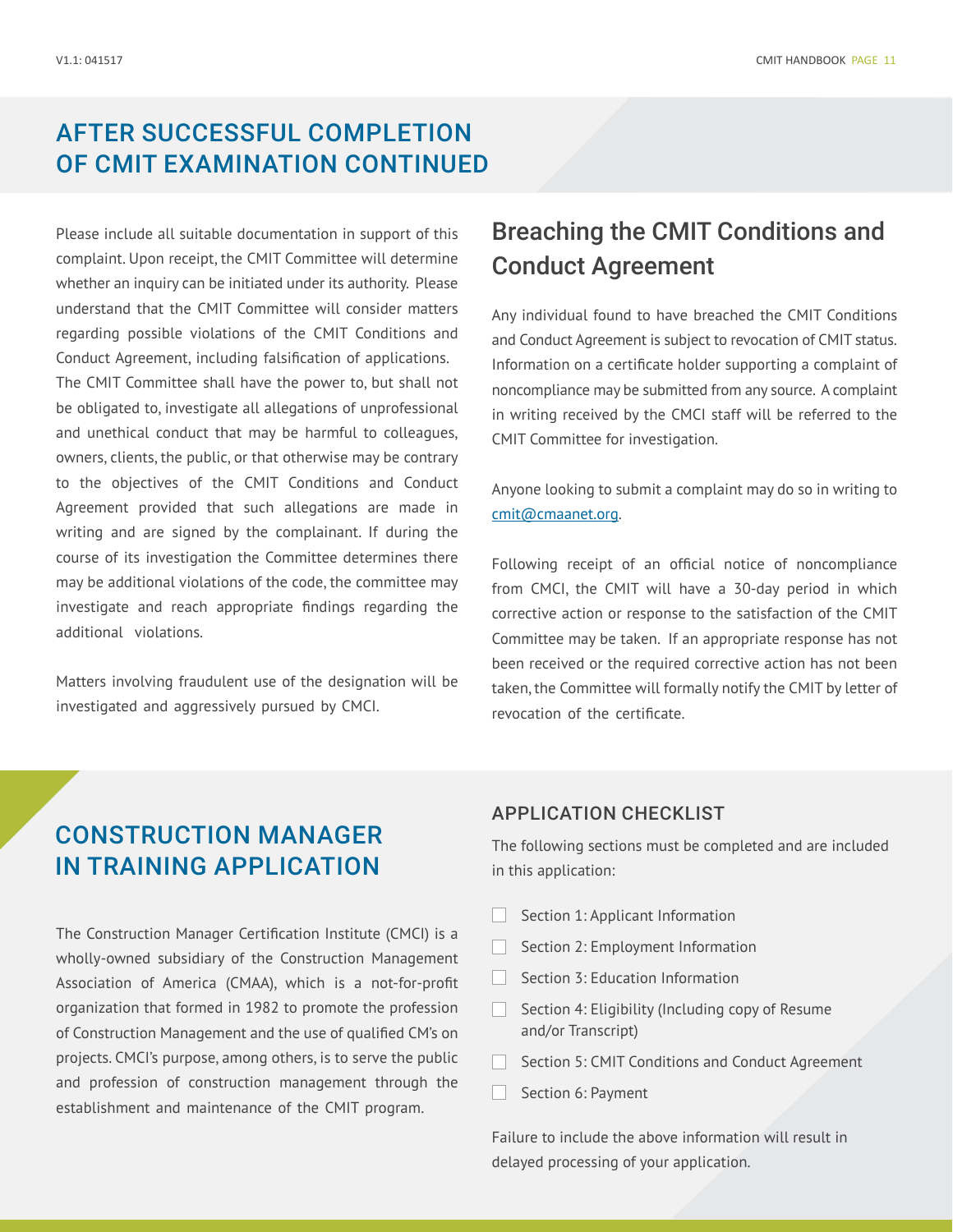#### <span id="page-11-0"></span>Section 1: Applicant Information

| First Name _             | Last Name                 |
|--------------------------|---------------------------|
| Mailing Address Street _ | City, State, and Zip Code |
| Mobile Phone Number      | Home Phone Number         |
| Personal Email _         |                           |

#### Section 2: Employment Information

| Current Employer                    | Position/Title |
|-------------------------------------|----------------|
| Employer Address Street             |                |
| Employer City, State, and Zip Code. |                |
| Work Phone Number                   | Work Email     |

#### Section 3: Education Information

| Name of School                           |                                         |
|------------------------------------------|-----------------------------------------|
|                                          |                                         |
| Field of Degree Earned/Working Towards _ | Year Graduated/Expected Graduation Date |

#### Section 4: Eligibility

program

Individuals must meet **at least one (1)** of the following qualifications to be eligible for the CMIT program. Please mark which of the following criteria you currently meet:

| Bachelor's or Master's degree in Engineering,         | Associate's degree or certificate in Engineering, |  |
|-------------------------------------------------------|---------------------------------------------------|--|
| Architecture, or Construction Management              | Architecture, or Construction Management          |  |
| 75 credit hours toward a Bachelor's degree in an      | Four (4) years of general design/construction     |  |
| Engineering, Architecture, or Construction Management | experience                                        |  |

**In addition to marking one of the boxes above, you must also attach your professional resume to this application.** If you are using formal education as your qualifier, please also attached your degree or transcript (official or unofficial).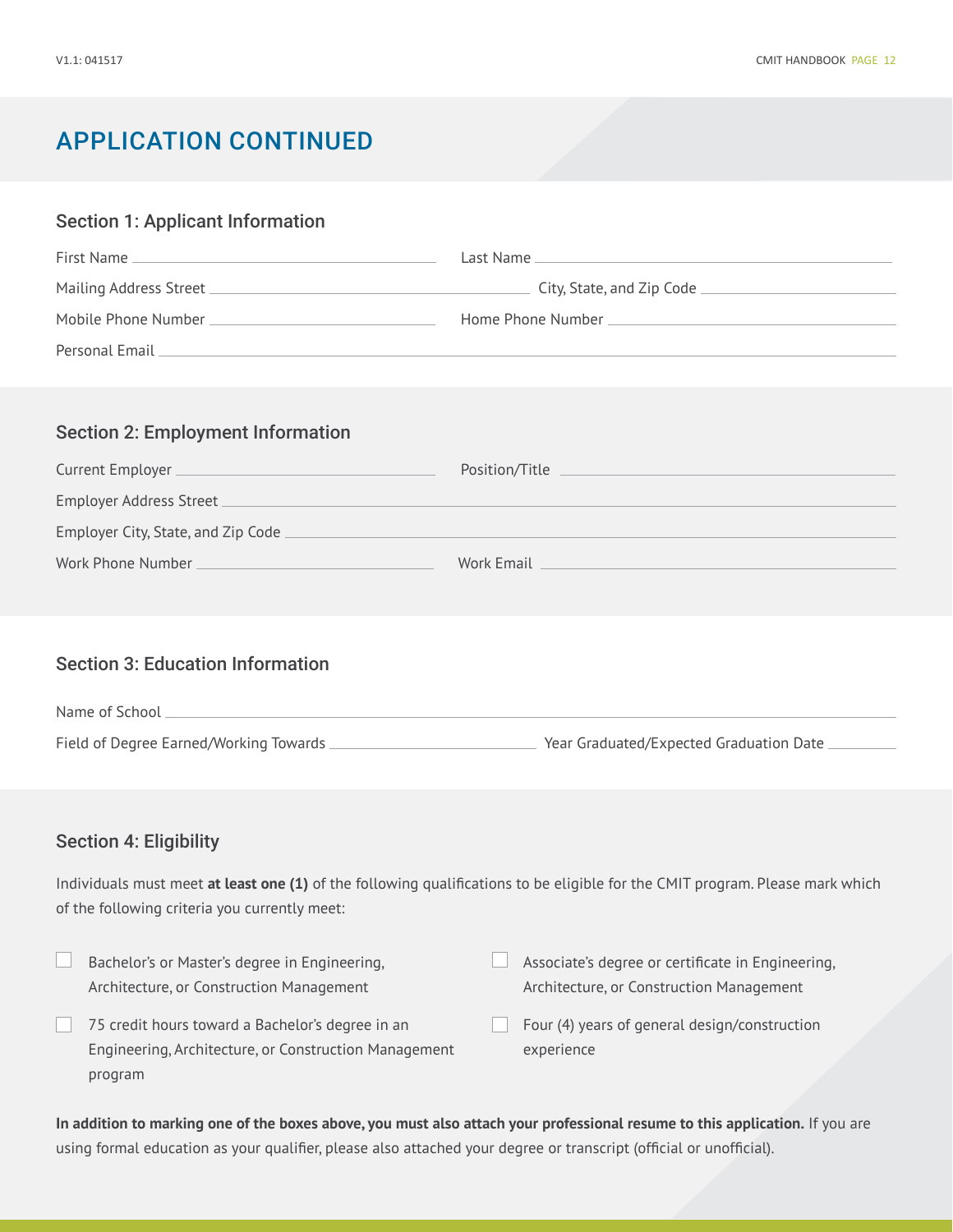#### <span id="page-12-0"></span>Section 5: CMIT Conditions and Conduct Agreement

All CMIT applicants must agree to abide by the Conditions and Conduct Agreement:

- I hereby certify that I have read all portions of the CMIT handbook and application and believe I am in compliance with all policies related to the CMIT program.
- I affirm that the information I submit on the CMIT application and any documents I have enclosed or forwarded, are complete, true, and correct to the best of my knowledge and belief.
- I attest that I will adhere to the CMIT Conditions and Conduct Agreement and understand that any false statement or misrepresentation made in the course of the application process may result in the revocation of my application and/or certificate.
- I have not been found by any court, federal, state, or local government agency, or registration board to have violated the law in the conduct of my Architecture/Engineering/ Construction (AEC) or CM-related practice or to have engaged in conduct which disregards the rights of others.
- I authorize the CMCI Board of Governors ("Board") and the CMIT Committee to obtain any background information necessary to verify the accuracy and completeness of my responses to all questions contained in my CMIT application.
- The Board reserves the right to cancel or withhold exam scores if there is any reason, in the sole judgment of the Board, to question their validity.
- I fully understand that this is only an application for examination and does not guarantee the certificate.
- I attest that I will adhere to CMCI's Conditions and will fully cooperate in any proceeding involving an alleged violation of the standards set forth in the CMIT Handbook. I have and will not make any false statements or misrepresentations using the CMIT designation.
- I will not and have not used the CMIT designation in a misleading manner. I agree that CMCI is permitted to impose sanctions up to and including my removal from the CMIT program if at any time I misrepresent the status of my CMIT designation. I understand that until CMCI accepts my application and I have passed the exam, I have not earned the CMIT designation.
- If my certificate has been suspended or withdrawn, I will discontinue the use of all claims to the certificate, will not mislead anyone, and I will return any certificates issued by the certification body.
- I understand that the Board and CMIT Committee may audit my application to verify experience or education prior to or after an examination is taken, as well as after the results are announced. I agree to cooperate with the audit and further understand that providing false information for verification of experience or education, or having others do so, is a violation of the CMIT Conditions and Conduct and may result in sanctions, up to and including revocation of the CMIT certificate.
- I agree that CMCI is the sole owner of the CMIT certificate designation, and my use of the designation is pursuant to a revocable, non-transferable license from CMCI. I will not take any actions which are inconsistent with CMCI's ownership rights, including challenging those rights.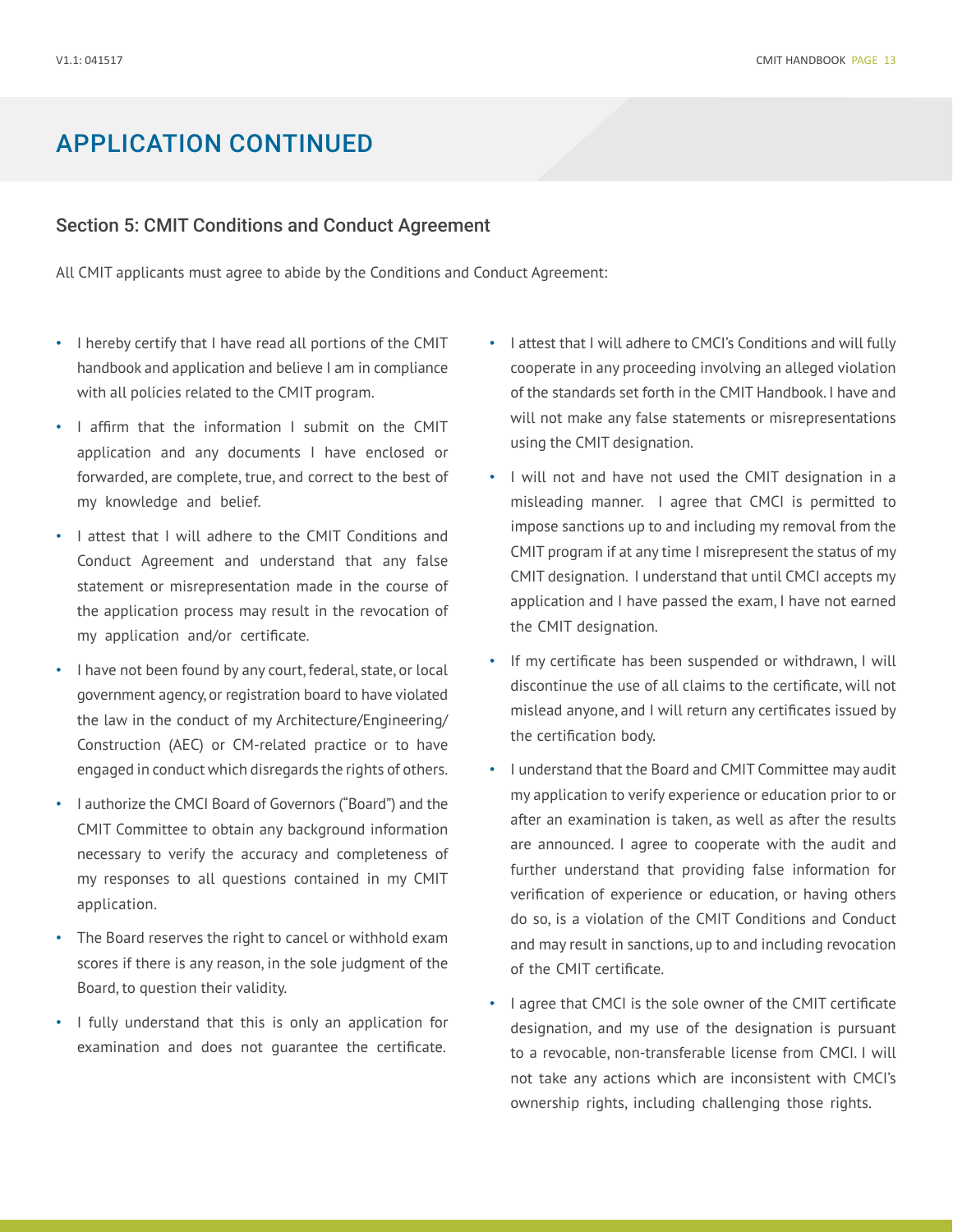- I understand that CMCI may make changes to the CMIT certificate program by its sole discretion, including with respect to eligibility, criteria, fees, and continuance or discontinuance of the program.
- I agree to inform the CMCI immediately of all changes to the information included in this application while I am an applicant, and for as long as I am a CMIT certificate holder.
- I hereby release from liability, and forever waive any claims, including claims for defamation, restraint of trade, breach of contract, and interference with business or contractual relations, unless due to the bad faith and malicious conduct of the person sought to be held liable, based on or arising out of the CMIT certificate program, including but not limited to denial or revocation of certificate, that I may have against CMAA and CMCI, and their respective governing board members and employees. I further agree that, notwithstanding the foregoing, should a claim be permitted to be brought against CMAA, CMCI, or any of their respective governing board members or employees, the limit of their liability and extent of my recovery shall be any registration or application fees paid by me to CMAA or CMCI related to certificate.
- I agree that my application shall be interpreted and governed by the laws of the Commonwealth of Virginia, without regard to conflicts principles, and exclusive jurisdiction for any legal proceeding resides in federal or State court in Northern Virginia, and the parties agree and expressly consent to the exercise of personal jurisdiction in the Commonwealth of Virginia.
- I agree that no association, agency, apparent agency, employer/employee relationship, partnership, or joint venture is created by virtue of issuance of the CMIT designation to me by CMCI or CMAA.
- I possess the knowledge and skills defined by the Board in adherence to the certificate criteria and will notify CMCI immediately should I be unable to perform the skills or lack the knowledge required to achieve or maintain the CMIT certificate.
- I agree to give permission to the Board, and its agents and contractors, to contact me by U.S. mail, electronic mail, facsimile, or through other media on matters that CMCI and CMAA believes may be of importance to me. Should I wish to be taken off the mailing list in the future, I will send an email request stating such a request to [cmit@cmaanet.org](mailto:cmit@cmaanet.org).
- I hereby attest that I am personally signing this application and that I will be the individual taking the CMIT examination for which I have applied, solely for the purpose of becoming a CMIT. I further understand that I am prohibited from transmitting information regarding examination questions or content in any form to any person or entity and understand that failure to comply with this prohibition may result in my certificate being revoked and/or legal action being taken against me.
- I will represent my project experience accurately to my prospective clients and offer services that I am capable of delivering. I will develop my professional reputation on the basis of my direct experience and service provided, and I will only engage in fair competition for assignments.
- I will endeavor to avoid conflicts of interest; and will disclose conflicts which in my opinion may impair my objectivity or integrity.
- I will only make statements that are truthful, and I will keep information and records confidential when appropriate and protect the proprietary interests of my clients and professional colleagues.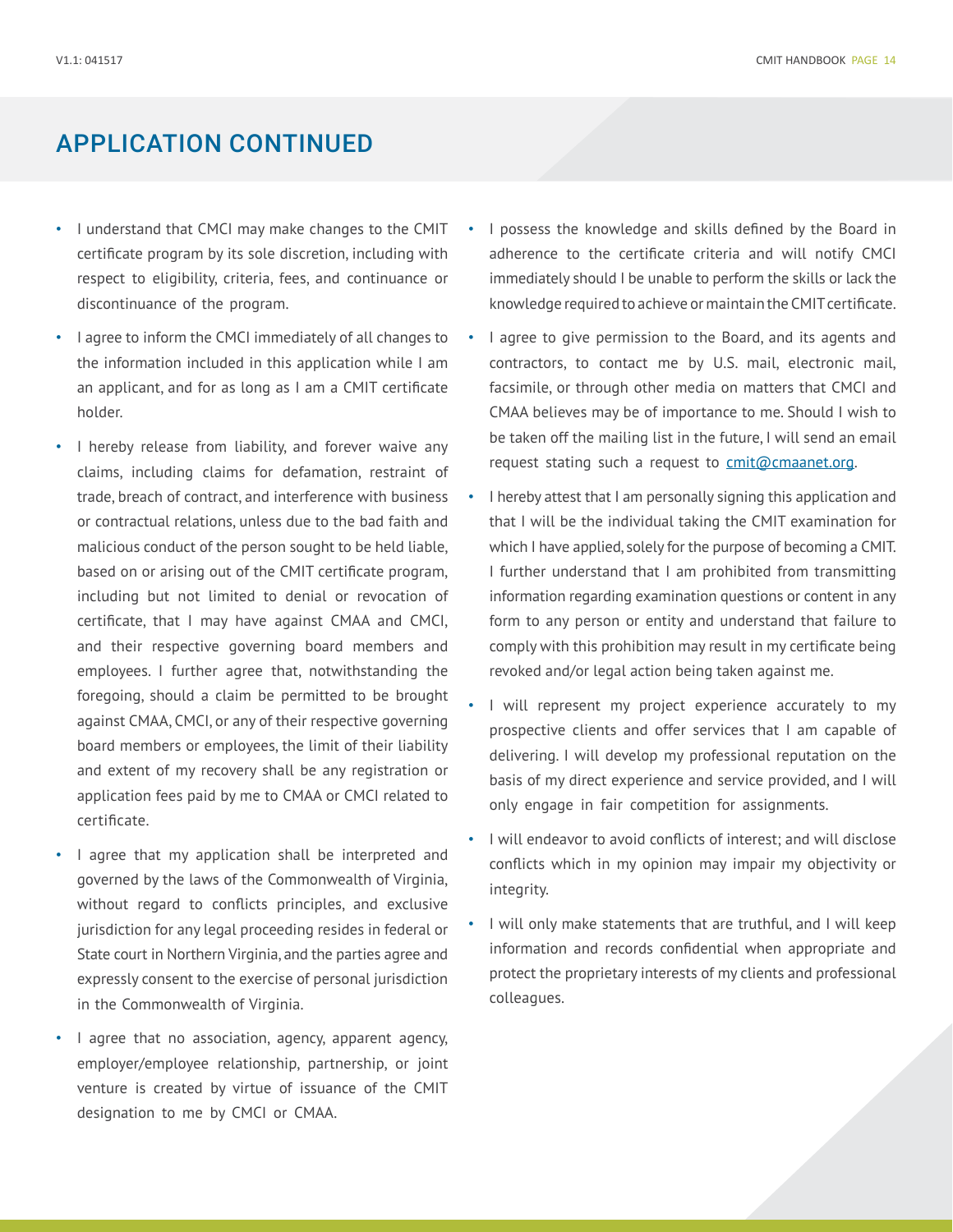- <span id="page-14-0"></span>• I will not discriminate in the performance of my services on the basis of race, religion, national origin, age, disability, gender or sexual orientation. I will not knowingly violate any law, statute, or regulation in the performance of my professional services.
- I will avoid actions which promote my own selfinterest at the expense of the profession, and I will uphold the standards of the construction management profession with honor and dignity.
- $\Box$  I have read, understand, and agree to be bound by the CMIT Conditions and Conduct Agreement promulgated by the Board of Governors and CMIT Committee. I understand and agree that any false statements, misrepresentations, or my failure to abide by the Conditions and Conduct shall constitute grounds for rejection of my application or denial of my certificate.

**Applicant Signature Date**

#### Section 6: Payment

The application fee is \$75 for CMAA Members and \$125 for Non-CMAA Members. Payment of this non-refundable fee is required for processing this application.

| If paying by check (make payable to CMCI, or Construction<br>Manager Certification Institute) |  |
|-----------------------------------------------------------------------------------------------|--|
| If paying by Credit Card:                                                                     |  |
| American Express   MasterCard   Visa                                                          |  |
| Card #                                                                                        |  |
|                                                                                               |  |
|                                                                                               |  |
|                                                                                               |  |
|                                                                                               |  |
|                                                                                               |  |

Payments and applications need to be sent to the address below along with all other required documentation for processing. If paying by credit card, applications can also be faxed.

**Construction Manager Certification Institute (CMCI) 7926 Jones Branch Drive, Suite 800 McLean, VA 22102 Fax: (703) 356-6388**